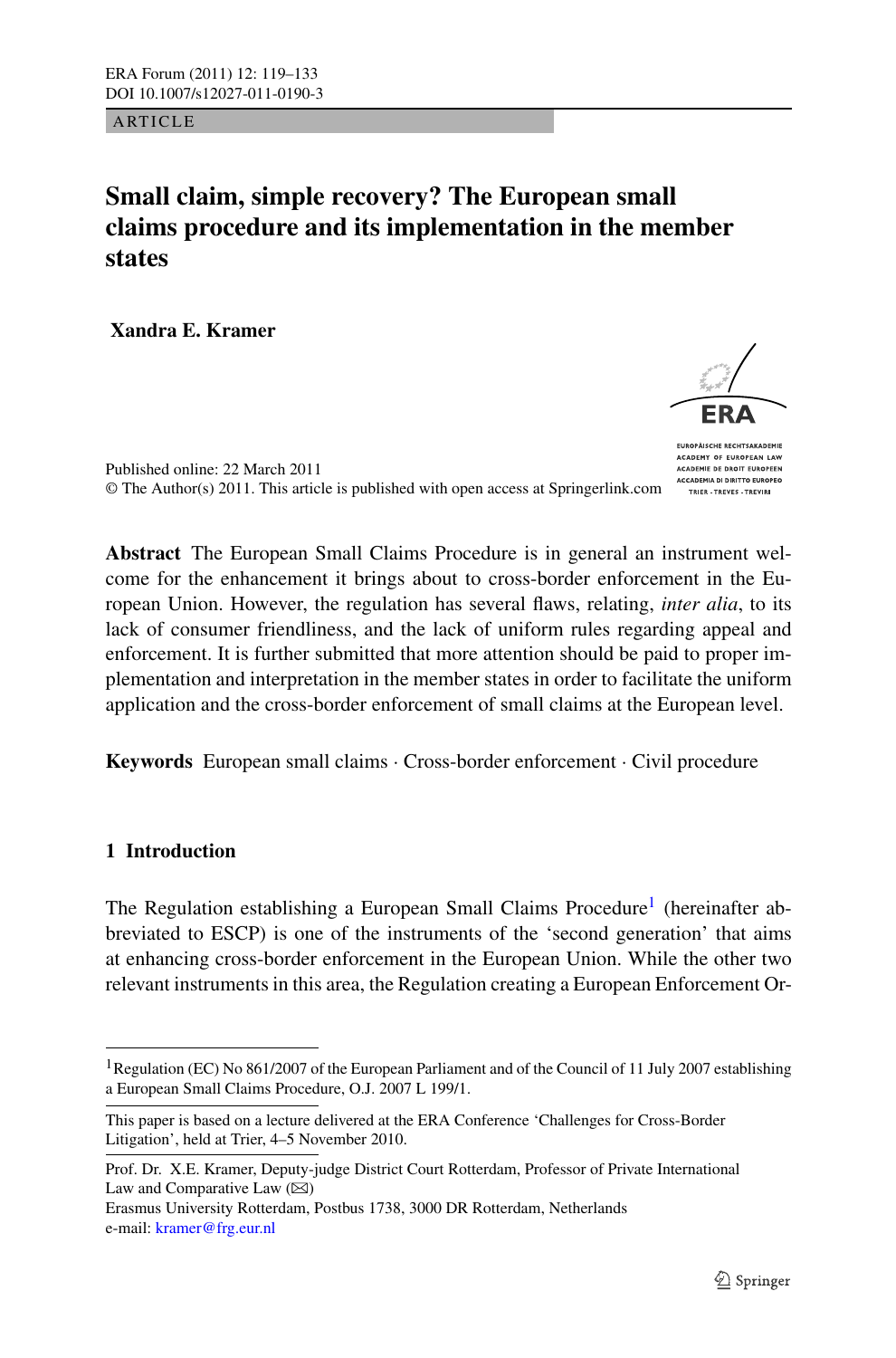$der<sup>2</sup>$  $der<sup>2</sup>$  $der<sup>2</sup>$  and the Regulation creating a European Order for Payment Procedure<sup>3</sup> concern the enforcement of uncontested claims, the ESCP Regulation is the first instrument introducing a genuine European adversarial procedure. The ESCP has been established to enhance access to justice, in view of the disproportionate high costs for small claims, the long duration and complexity of litigation, as well as the substantial differences under national small claims procedures.<sup>[4](#page-1-2)</sup> The Treaty basis for this instrument was Article 65(c) of the EC Treaty, which has since then been incorporated into Article 81(f) TFEU, which concerns measures eliminating obstacles to the good functioning of civil proceedings.

The Regulation has been applicable since 1 January 2009 in all European Union member states, except Denmark.<sup>[5](#page-1-3)</sup> Its aim is to provide a uniform, simple and fast procedure for the recovery of claims with a value of up to  $\epsilon$  2000. Due to the Treaty requirement that measures in the area of judicial cooperation concern civil matters having *cross-border implications*, the ESCP may only be engaged where a cross-border case is concerned.<sup>[6](#page-1-4)</sup>

The question is whether this relatively new European procedure is a valuable contribution to solving problems in international litigation, taking into consideration its implementation in the member states. This article examines the most important pro-visions of the Regulation and looks at its implementation in the member states.<sup>[7](#page-1-5)</sup>

#### **2 The European small claims procedure**

## 2.1 Scope of application and general outline

<span id="page-1-1"></span><span id="page-1-0"></span>Pursuant to Article 1, this Regulation establishes a European procedure for small claims, intended to simplify and speed up litigation concerning small claims in crossborder cases, and to reduce costs. As a consequence of the requirements of proportionality and subsidiarity, the ESCP is available to litigants only as an alternative to the procedures existing under the laws of the member state.<sup>[8](#page-1-6)</sup> It depends on the available procedures in the member state having jurisdiction which procedure is to be preferred in a particular case. Clear advantages are that the ESCP is available in all European Union countries, except Denmark, and that the standard forms attached to

<span id="page-1-4"></span><span id="page-1-3"></span><span id="page-1-2"></span><sup>2</sup>Regulation (EC) No 805/2004 of the European Parliament and of the Council of 21 April 2004 creating a European Enforcement Order for uncontested claims, O.J. 2004 L 143/15.

<span id="page-1-5"></span><sup>3</sup>Regulation (EC) No 1896/2006 of the European Parliament and of the Council of 12 December 2006 creating a European order for payment procedure, O.J. 2006 L 399/1.

<span id="page-1-6"></span><sup>&</sup>lt;sup>4</sup>See also the Green Paper on a European order for payment procedure and on measures to simplify and speed up small claims litigation, 20 December 2002, COM(2002) 746 final, p. 49 *ff* and Recital 7 of the Regulation.

<sup>5</sup>Articles 29 and 2(3) ESCP.

<sup>&</sup>lt;sup>6</sup>Articles 2 and 3 ESCP. The Commission proposal, COM(2005) 87 final, did not contain the limitation to cross-border cases. See, on this Proposal: *Haibach* [[6\]](#page-13-0). See, on this limitation: *Brokamp* [[1\]](#page-13-1), pp. 16–17; *Hess & Bittmann* [\[8](#page-13-2)], p. 306; *Kramer* [[9\]](#page-14-0), pp. 357–358.

<sup>7</sup>See in relation to the European Order for Payment Procedure: *Kramer* [[12\]](#page-14-1).

<sup>8</sup>See for an overview of national procedures: *Mayer/Lindemann/Haibach* [[14\]](#page-14-2), pp. 9–34.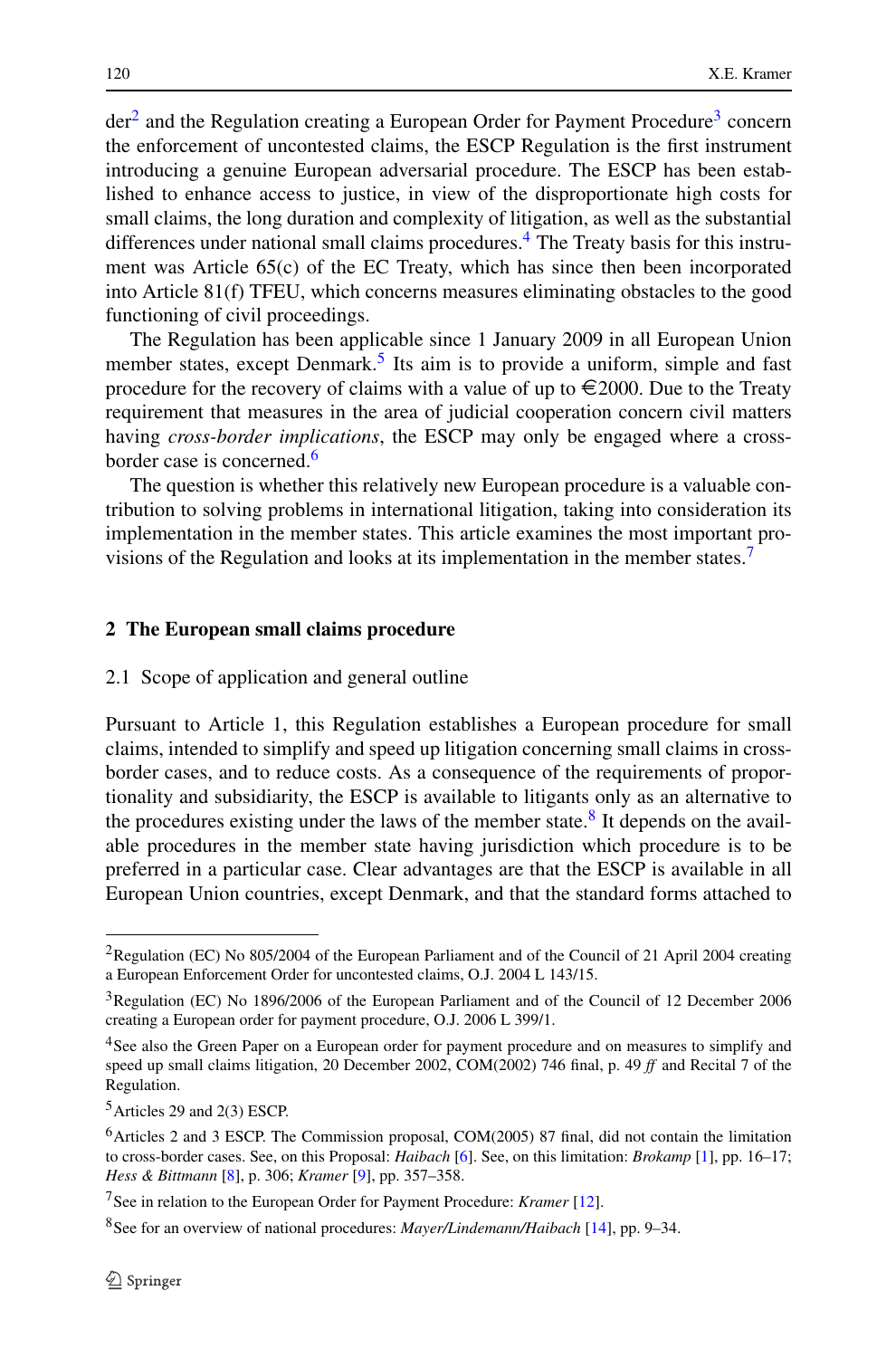the Regulation simplify the initiation of procedures in a foreign court. Further, the judgment given in the ESCP is enforceable in the other member states without the need for a declaration of enforceability (*exequatur*)[.9](#page-2-0)

Article 2 of the ESCP Regulation provides that it shall apply, in cross-border cases, to civil and commercial matters, whatever the nature of the court or tribunal.<sup>10</sup> The value of a claim, excluding interest, expenses and disbursements, should not exceed  $\epsilon$ 2000 at the time when the claim form is received by the court with jurisdiction.

The substantive scope is largely derived from the Brussels I Regulation. The Regulation applies in civil and commercial matters, whatever the nature of the court or tribunal. It does not extend, in particular, to revenue, customs or administrative matters or to the liability of the State for acts and omissions in the exercise of State authority ("*acta jure imperii*"). The following matters are excluded: (a) the status or legal capacity of natural persons; (b) rights in property arising out of a matrimonial relationship, maintenance obligations, wills and succession; (c) bankruptcy; (d) social security; (e) arbitration; (f) employment law; (g) tenancies of immovable property, with the exception of actions on monetary claims; and (h) violations of privacy and of rights relating to personality, including defamation. Subject matters (a) to (e) largely coincide with the exclusions in Brussels I. The other subject matters are excluded because some member states have special procedures or even special courts for these cases.<sup>11</sup> It is not required that the case involve a monetary claim, though it is necessary that the claim can be valued in money in order to assess whether it falls within the scope of the Regulation.<sup>[12](#page-2-3)</sup>

The definition of a cross-border case is provided in Article 3, and coincides with that included in the European Payment Procedure Order Regulation.<sup>[13](#page-2-4)</sup> For the purposes of this Regulation, a cross-border case is one in which at least one of the parties is domiciled or habitually resident in a member state other than the member state of the court seized. Where alternative jurisdiction grounds apply, the choice for a particular court may thus influence the applicability of the Regulation. It is not required that both parties are domiciled or habitually resident in the European Union.<sup>[14](#page-2-5)</sup>

<span id="page-2-2"></span><span id="page-2-1"></span><span id="page-2-0"></span>The threshold of  $\epsilon$  2000 has been debated during the negotiations. Several member states found it too low, whereas others—including many of the new European Union member states—found it too high.<sup>15</sup> The European Economic and Social Committee expressed in its opinion on the Commission proposal that the ceiling of  $\epsilon$ 2000 was clearly insufficient given the current value of goods and services.<sup>16</sup> It is noteworthy that this limit was given particular mention in the review clause in Article 28 of the

<span id="page-2-6"></span><span id="page-2-5"></span><span id="page-2-4"></span><span id="page-2-3"></span><sup>9</sup>Articles 1(2) and 20 ESCP.

<span id="page-2-7"></span><sup>10</sup>The Regulation mentions 'court or tribunal' in all relevant provisions. In this article, however, reference will from this point be made only to the 'court'.

<sup>&</sup>lt;sup>11</sup> See also Council of the European Union Comments on the specific articles of the proposal, 21 March 2005, JUSTCIV 54, CODEC 177.

<sup>12</sup>Article 5(5) ESCP specifically mentions non-monetary claims. See *Erauw & Storme* [[2\]](#page-13-3), p. 213.

<sup>13</sup>See, more in detail: *Fiorini* [[3\]](#page-13-4), pp. 460–463.

<sup>14</sup>*Hess* [\[7](#page-13-5)], p. 577, no. 91; *Mayer/Lindemann/Haibach* [[14\]](#page-14-2), p. 58, no. 474.

<sup>15</sup>See, *Kramer* [\[9](#page-14-0)], pp. 360–361.

<sup>16</sup>Opinion EESC O.J. 2006, C 88/61, comment 6.1.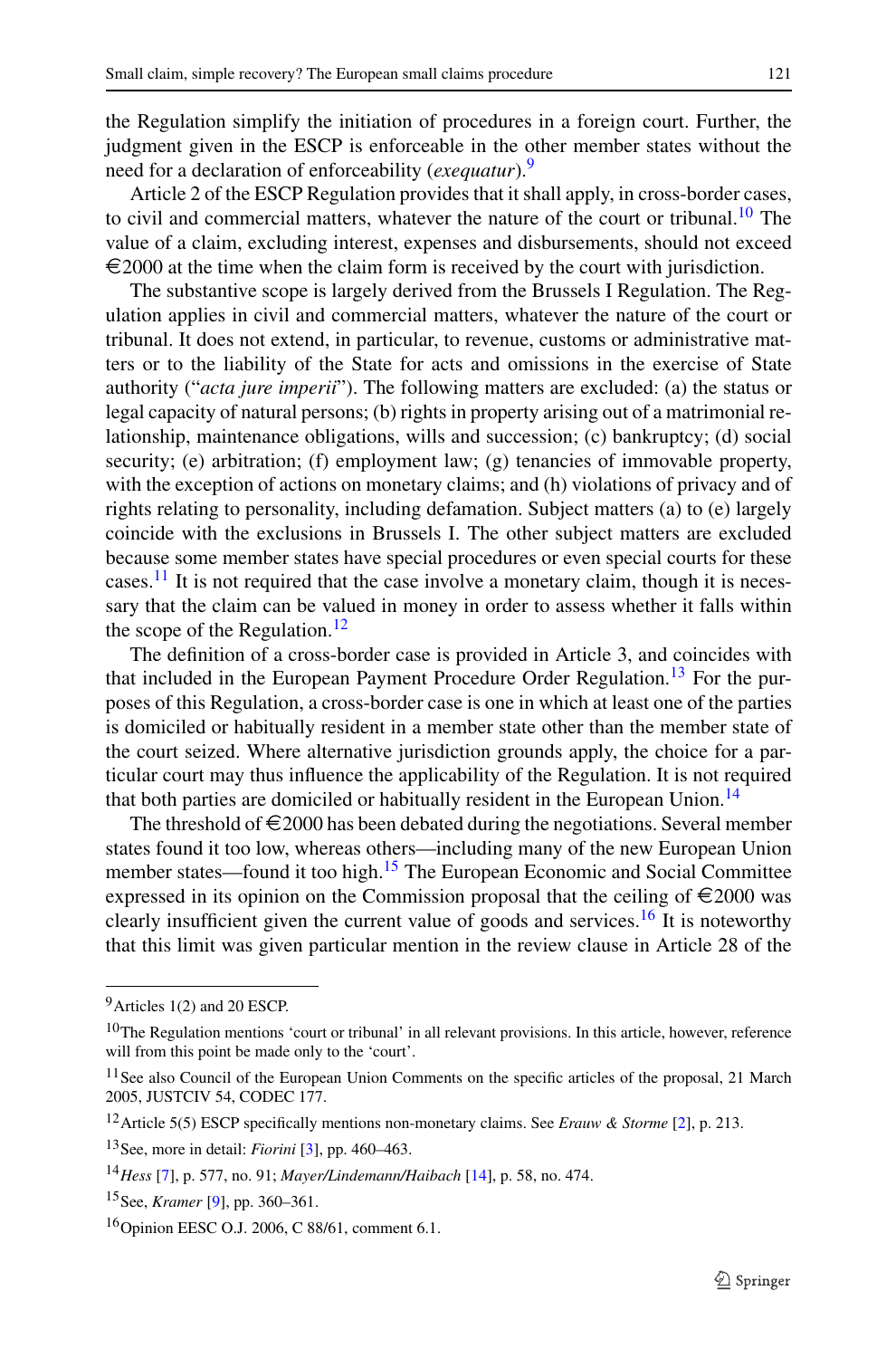ESCP Regulation as one of the issues to be considered in the report on the operation of the ESCP Regulation to be submitted by 1 January 2014. During the Council negotiations there has also been a debate on dealing with counterclaims.<sup>[17](#page-3-0)</sup> Article 5(7) of the ESCP Regulation provides that if the counterclaim exceeds the limit of  $\epsilon$ 2000, the claim and counterclaim shall not proceed in the ESCP, but be dealt with in accordance with national law.<sup>18</sup> This may limit the scope considerably.

The Regulation provides the most important procedural rules and minimum requirements, but is certainly not exhaustive. Pursuant to Article 19, subject to the other provisions of the Regulation, the ESCP is to be governed by the procedural law of the member state in which the procedure is conducted. The Recitals to the Regulation state that the court should respect the right to a fair trial and the principle of an adversarial process.<sup>19</sup> The procedure is conducted by means of four standard forms, which are attached to the Regulation. These are the claim form (form A), a form to request completion or correction of the claim form (form B), an answer form (form C), and a certificate concerning a judgment in the ESCP (form  $D$ ).<sup>[20](#page-3-3)</sup> These standard forms are essential to the success of the ESCP, and have been carefully drafted. However, some questions may prove to be difficult for the average consumer.<sup>21</sup> The forms are available in all the official European Union languages at the European Judicial Atlas and may be filled out on-line.<sup>[22](#page-3-5)</sup> The answer and claim form contain closed fields and use a tick-box system where possible, and provide a short explanation per item. According to Article 11, member states shall ensure that the parties can receive practical assistance in filling in the forms. $^{23}$  Information about procedural questions can also be given by the court staff in accordance with national law. $^{24}$  $^{24}$  $^{24}$ 

As a rule, the ESCP is conducted in writing. Representation by a lawyer or other legal professional is not mandatory, and there are special rules for the taking of evidence and the hearing. The time limits for the various stages of the procedure are important, both for the parties and for the court.

## <span id="page-3-0"></span>2.2 Commencement of the procedure and international jurisdiction

<span id="page-3-2"></span><span id="page-3-1"></span>The ESCP is commenced by lodging the claim form at the competent court, pursuant to Article 4 of the Regulation. The claim form may be lodged directly, by post or by any other means of communication such as by fax or e-mail, as long as this is acceptable to the member state in which the procedure is commenced. Information on the

<span id="page-3-5"></span><span id="page-3-4"></span><span id="page-3-3"></span> $17$ The concept of counterclaim should be interpreted within the meaning of Article 6(3) Brussels Regulation, see Recital 16 ESCP.

<span id="page-3-7"></span><span id="page-3-6"></span><sup>&</sup>lt;sup>18</sup>Article 4(2) of the Commission proposal provided that in case the value of the counterclaim exceeded €2000, the counterclaim would only be considered if it arose from the same legal relationship and if the court considered it appropriate to proceed in the ESCP.

<sup>19</sup>Recital 9 ESCP.

<sup>20</sup>See for a practical guide in German: *Mayer/Lindemann/Haibach* [[14\]](#page-14-2).

 $21$  Such as question 4 of the claim form regarding international jurisdiction.

<sup>22</sup>See [http://ec.europa.eu/justice\\_home/judicialatlascivil/html/index\\_en.htm.](http://ec.europa.eu/justice_home/judicialatlascivil/html/index_en.htm)

<sup>23</sup>See also Recital 21 ESCP.

<sup>&</sup>lt;sup>24</sup>Recital 22 ESCP.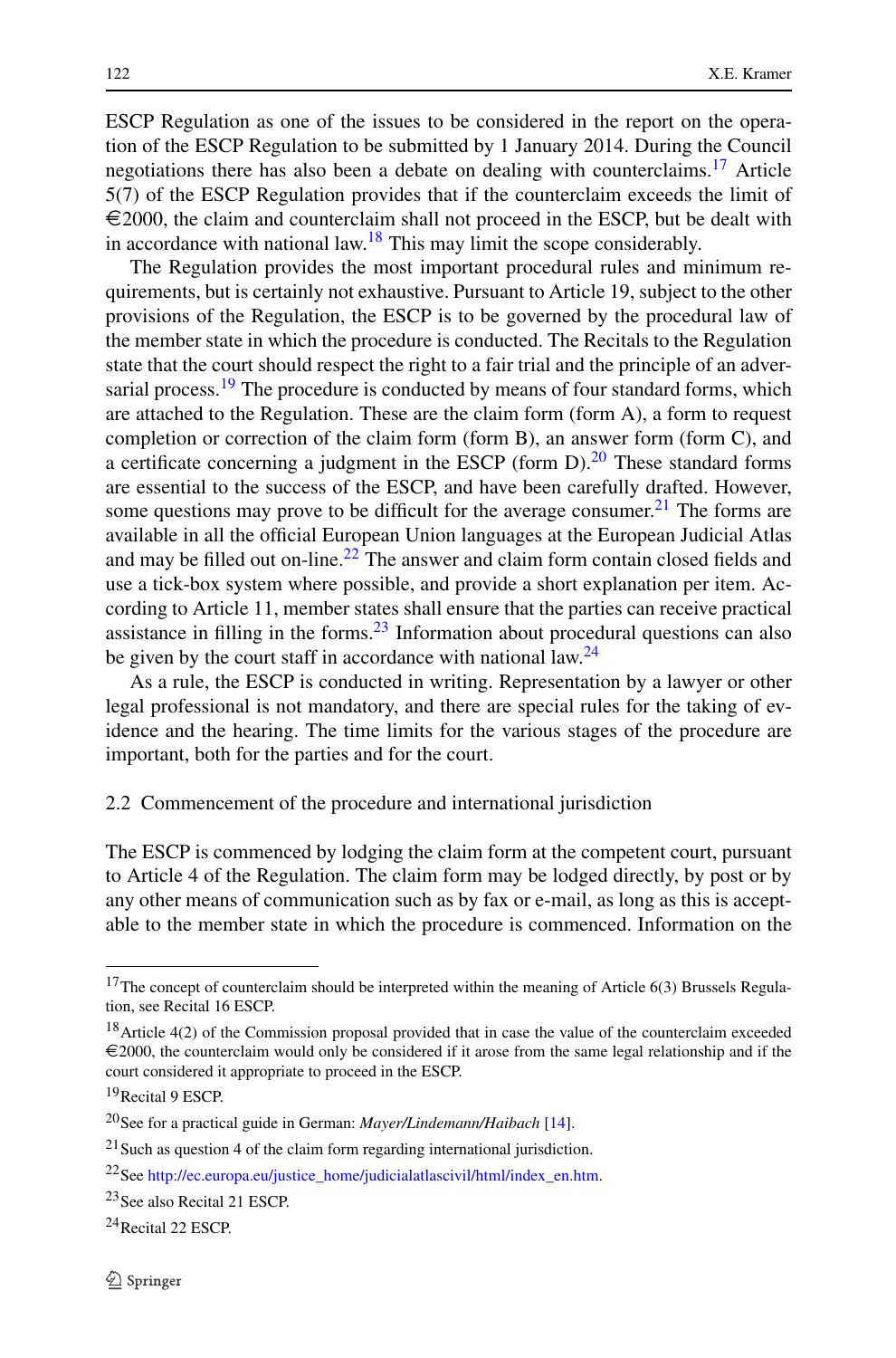acceptable means of communication is available at the Judicial Atlas.<sup>[25](#page-4-0)</sup> One of the points of debate during the negotiations on the Commission proposal was whether evidence should be lodged with the court together with the claim form. To avoid unnecessary translation costs, the Regulation provides that the claim form shall include a *description* of the evidence, and only where appropriate be accompanied by supporting documents. It goes without saying that, if necessary, the court may require submission of written evidence or other evidence in the course of the proceedings.  $^{26}$ 

Where a claim is outside the scope of the Regulation, the court shall inform the claimant, and the court will proceed in accordance with national law, unless the claimant withdraws the claim. Where the court considers the information provided inadequate or insufficiently clear, or else the form is not filled in properly, the court will give the opportunity to complete or rectify the form using form B, unless the claim appears to be clearly unfounded or the application inadmissible. Where the claim appears to be clearly unfounded or the application inadmissible or where the claimant fails to complete or rectify the claim form within the time specified, the application shall be dismissed. The Recitals clarify that the concepts 'clearly unfounded' and 'inadmissible' should be determined in accordance with national law. $27$ 

The ESCP Regulation does not contain international jurisdiction rules. Item 4 of the claim form specifies that the court/tribunal must have jurisdiction in accordance with the rules of the Brussels I Regulation.<sup>28</sup> This is remarkable, since it is clear from Article 3 that the ESCP Regulation also applies where a party/defendant only has his habitual residence in an European Union member state.<sup>29</sup> Unlike Article  $6(1)(d)$ of the European Enforcement Order Regulation and Article 6(2) European Payment Procedure Order Regulation, the ESCP Regulation does not contain an exclusive jurisdiction rule for consumers. Consequently, the general—and more limited—rules of Article 15 to 17 of the Brussels I Regulation apply.<sup>[30](#page-4-5)</sup> The background probably is that those Regulations concern uncontested claims while the ESCP Regulation, in principle, does not, so it will be up to the consumer to contest jurisdiction. This, however, does not explain why the definition of 'consumer' is broader under those Regulations than under the ESCP Regulation. Furthermore, unlike the position under the current Brussels I Regulation, the decision in the ESCP is enforceable throughout the European Union, so the consumer does not get any protection at the stage of recognition and enforcement. $31$  Since small claims litigation mostly involves consumer cases, a similar protective rule for the ESCP would in my opinion have been appropriate.

<span id="page-4-6"></span><span id="page-4-5"></span><span id="page-4-4"></span><span id="page-4-3"></span><span id="page-4-2"></span><span id="page-4-1"></span><span id="page-4-0"></span> $25$ See further Sect. [3.1,](#page-9-0) below.

<sup>&</sup>lt;sup>26</sup>See Art. 9 ESCP on the taking of evidence.

<sup>27</sup>Recital 13 ESCP.

<sup>28</sup>*Hess* [\[7](#page-13-5)], p. 577, no. 91.

<sup>29</sup>See also on this issue, *Brokamp* [\[1](#page-13-1)], p. 19.

 $30$ The mentioned provisions include all natural persons, and do not contain the restrictions of Article 15 Brussels I Regulation that the professional directs activities at the member state of the consumer.

 $31$ See Article 35(1) Brussels I Regulation.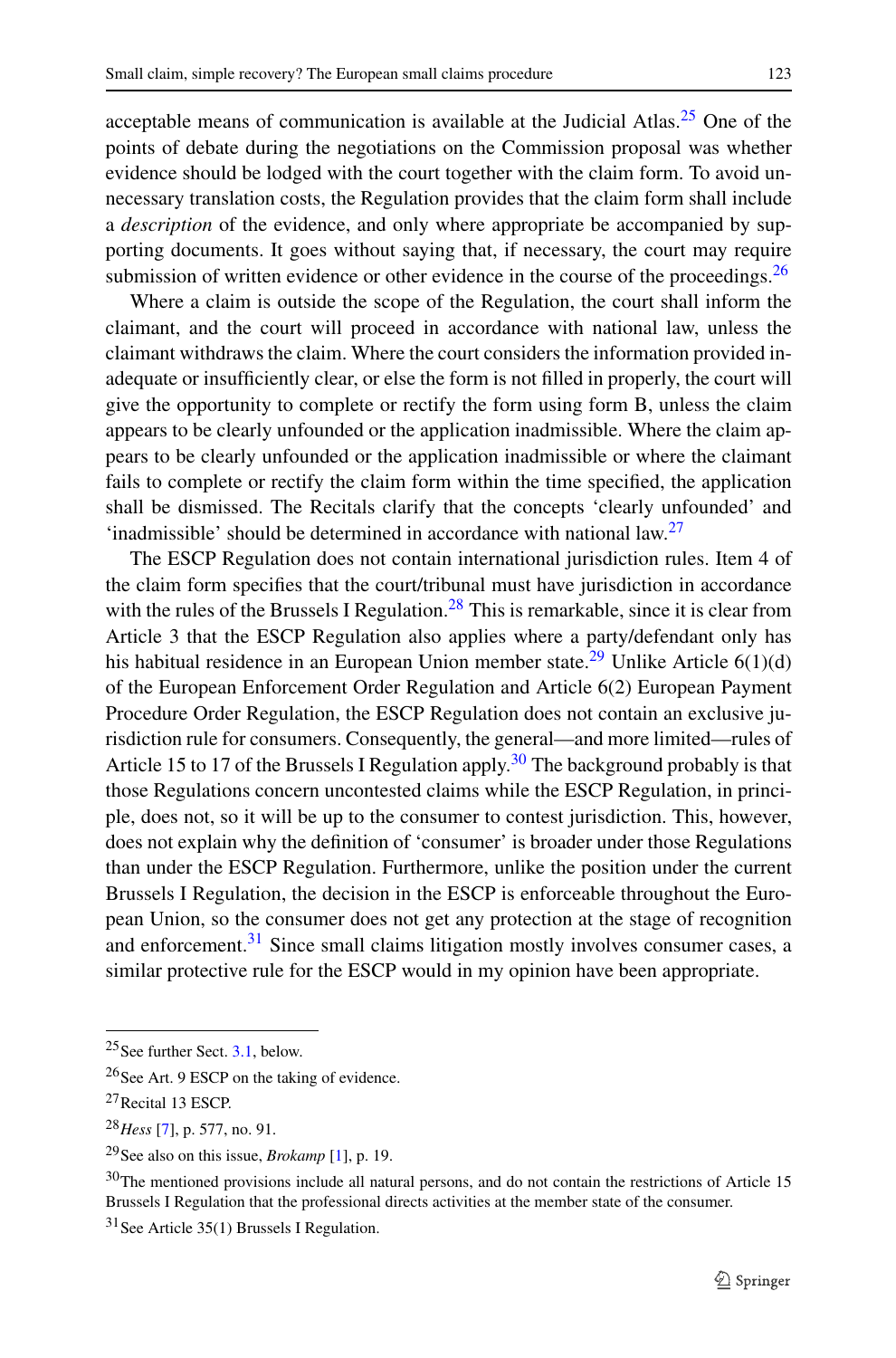## 2.3 Conduct and conclusion of the procedure

Article 5(1) provides that the ESCP is to be a written procedure. During the negotiations the right to an oral hearing was one of the issues debated, due to the tension between, on the one hand, costs and efficiency and, on the other hand, the right to a fair hearing.[32](#page-5-0) The court is required to hold an oral hearing if it considers this to be necessary or if a party so requests. This request may be refused if the court considers that with regard to the circumstances of the case, an oral hearing is obviously not necessary for the fair conduct of the case. The reasons thereto shall be given in writing. In this author's view, this rule is consistent with the requirements of Article 6 of the European Convention on Human Rights.[33](#page-5-1)

Article 5 further regulates that within fourteen days of receiving the properly filled-in claim form, a copy of the claim form and possible supporting documents, together with the standard answer form C, shall be served on the defendant in accordance with Article 13. The defendant shall submit his response within thirty days of service by filling in standard answer form C, where appropriate accompanied by any relevant supporting documents, or in any other appropriate way, and returning it to the court. Within fourteen days of receipt of the response from the defendant, the court shall dispatch a copy thereof, together with any relevant supporting document to the claimant.<sup>[34](#page-5-2)</sup> The claimant shall have thirty days from service to respond to any counterclaim.

A strong point of the Regulation consists of the language requirements laid down in Article 6. The claim form, the response, the counterclaim and response thereto, and any description of relevant supporting documents, is required to be submitted in the language, or one of the languages, of the court. The court may require a translation of documents received in another language only if the translation appears to be necessary for giving the judgment. In compliance with Article 8 of the Service Regulation, a party may refuse to accept a document when it is not in the official language of the (the place in a) member state where service is to be effected or where the document is to be dispatched, or in a language which the addressee understands.<sup>35</sup> Other procedural rules are laid down in Articles 8–14 of the ESCP Regulation. An oral hearing may be held through video conference or other communication technology if the technical means are available (Article 8). The court shall determine the means of taking evidence and the extent of the evidence necessary for its judgment under the (national) rules applicable to the admissibility of evidence (Article 9). The court may allow the taking of evidence through written statements of witnesses, experts or

<span id="page-5-3"></span><span id="page-5-2"></span><span id="page-5-1"></span><span id="page-5-0"></span><sup>32</sup>See also Council of the European Union, 29 November 2005, doc. no. 15054/05, JUSTCIV 221, CODEC 1107. The Commission proposal provided that an oral hearing may take place when the court deems it necessary.

<sup>33</sup>See more in detail, *Brokamp* [\[1](#page-13-1)], pp. 113–125; *Hess* [\[7](#page-13-5)], pp. 577–578, no 93; *Kramer* [\[9](#page-14-0)], p. 371.

<sup>&</sup>lt;sup>34</sup>If the defendant claims that the value of a non-monetary claim exceeds  $\epsilon$ 2000, the court is required, within thirty days of dispatching the response to the claimant, decide whether the claim is within the scope of the ESCP (Art. 5(5)).

<sup>&</sup>lt;sup>35</sup>The case law of the European Court of Justice in relation to the Service Regulation is important for the interpretation of this provision, particularly Case C-14/07 *Weiss und Partner* [2008] ECR I-3367.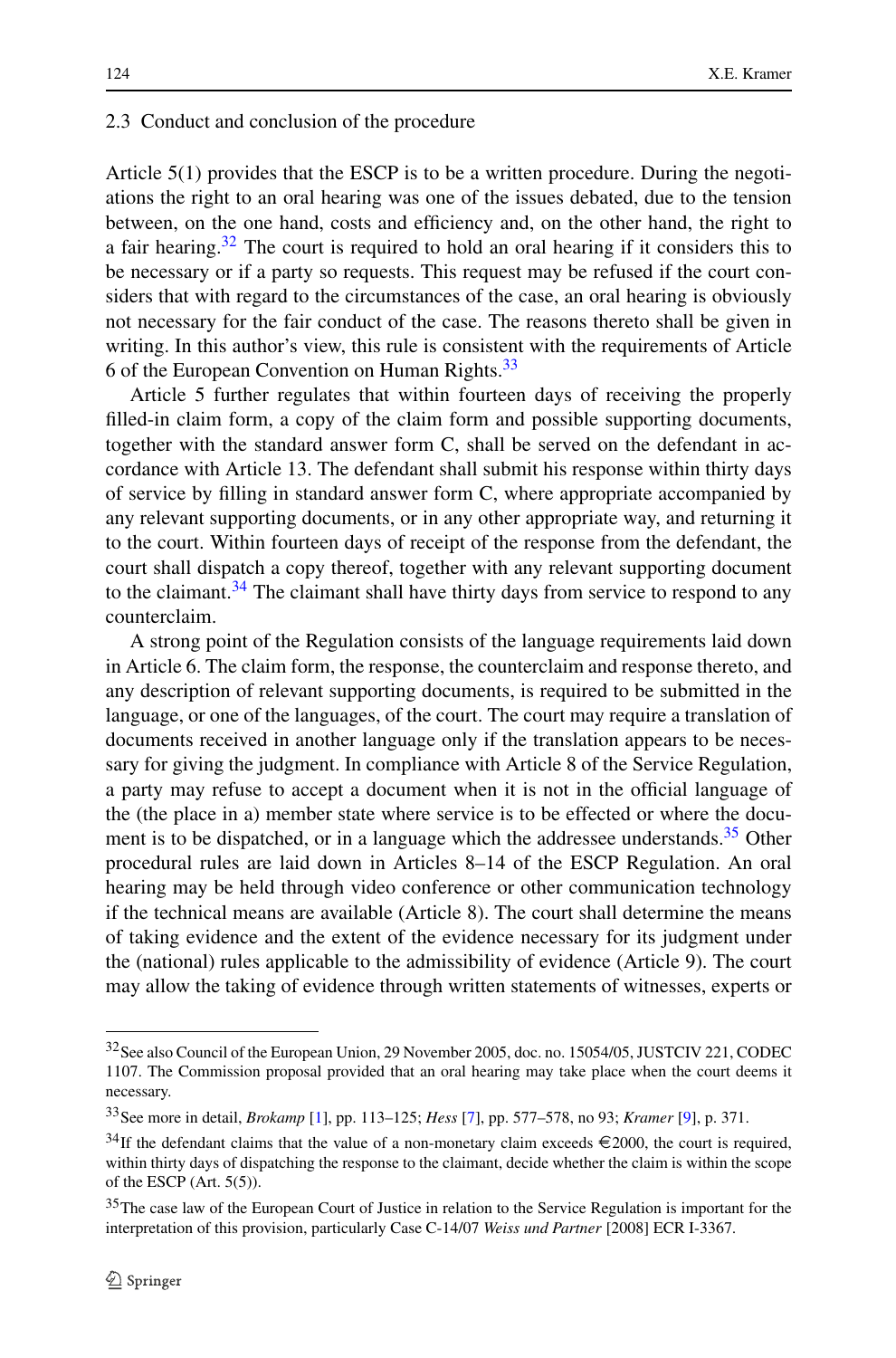parties. It may allow the taking of evidence through video conference or other available technical means. In view of the costs, the court may take expert evidence or oral testimony only if it is necessary for giving the judgment. In any case, the court shall use the simplest and least burdensome method of taking evidence. Representation by a lawyer or another legal professional shall not be mandatory (Article 10), and practical assistance in filling in the forms is required to be made available (Article 11). Parties are not required to make any legal assessment of the claim. The court is to inform the parties about procedural questions, and whenever appropriate, the court is to seek to reach a settlement between the parties (Article 12).

The conclusion of the procedure is regulated in Article 7. Within thirty days of receipt of the timely response from the defendant, or from claimant to the counterclaim, the court is required either to give judgment, or to demand further details (within a maximum period of thirty days), or to take evidence in accordance with Article 9, or to summon the parties to an oral hearing to be held within thirty days of the summons. The court is required to give judgment either within thirty days of any oral hearing or after having received all information necessary for giving the judgment. If it has not received an answer from the party within the set time limits, it shall give a judgment on the claim or the counterclaim. The Commission proposal provided for a 'final deadline' for the judgment of six months following the registration of the form. However, many delegations had doubts on setting a binding overall limit for the whole procedure besides the time limits for specific procedural phases, and it was therefore deleted. $36$  In my opinion, this is regrettable since an additional overall time limit of six months would have provided a clearer framework and incentive.

In order to reduce costs, the Regulation has an autonomous rule that provides for a simple and mandatory means of service of documents.<sup>[37](#page-6-1)</sup> Pursuant to Article 13(1), documents are to be served by postal service attested by acknowledgement of receipt, including the date of receipt. If service in accordance with Article 13(1) is not possible, service may be effected by any of the methods provided for in Articles 13 or 14 of the European Enforcement Order Regulation. These provide for ten different methods of service of documents.<sup>38</sup>

The inclusion of strict time limits in the Regulation is extremely important to ensure that small claims can indeed be recovered within a short period. Article 14 provides, as regards the time limits the court sets, that the party concerned shall be informed of the consequences of not complying with them (Article 14). In exceptional circumstances, if this is necessary to safeguard the rights of the parties, the time limits may be extended.<sup>[39](#page-6-3)</sup>

## <span id="page-6-2"></span><span id="page-6-1"></span><span id="page-6-0"></span>2.4 Recognition and enforcement

<span id="page-6-3"></span>The judgment is to be enforceable notwithstanding any possible appeal, and without security required (Article 15). Enforcement in another member state is regulated

<sup>36</sup>Council of the European Union, 29 November 2005, doc. no. 15054/05, JUSTCIV 221, CODEC 1107. <sup>37</sup>*Hess* [\[7](#page-13-5)], pp. 578–579, no 95.

<sup>38</sup>See for a comprehensive discussion of these methods: *Rauscher* [[17\]](#page-14-3), p. 45 *ff*.

<sup>39</sup>See for a detailed overview of the conduct of the ESCP: *Brokamp* [[1\]](#page-13-1), pp. 23–130.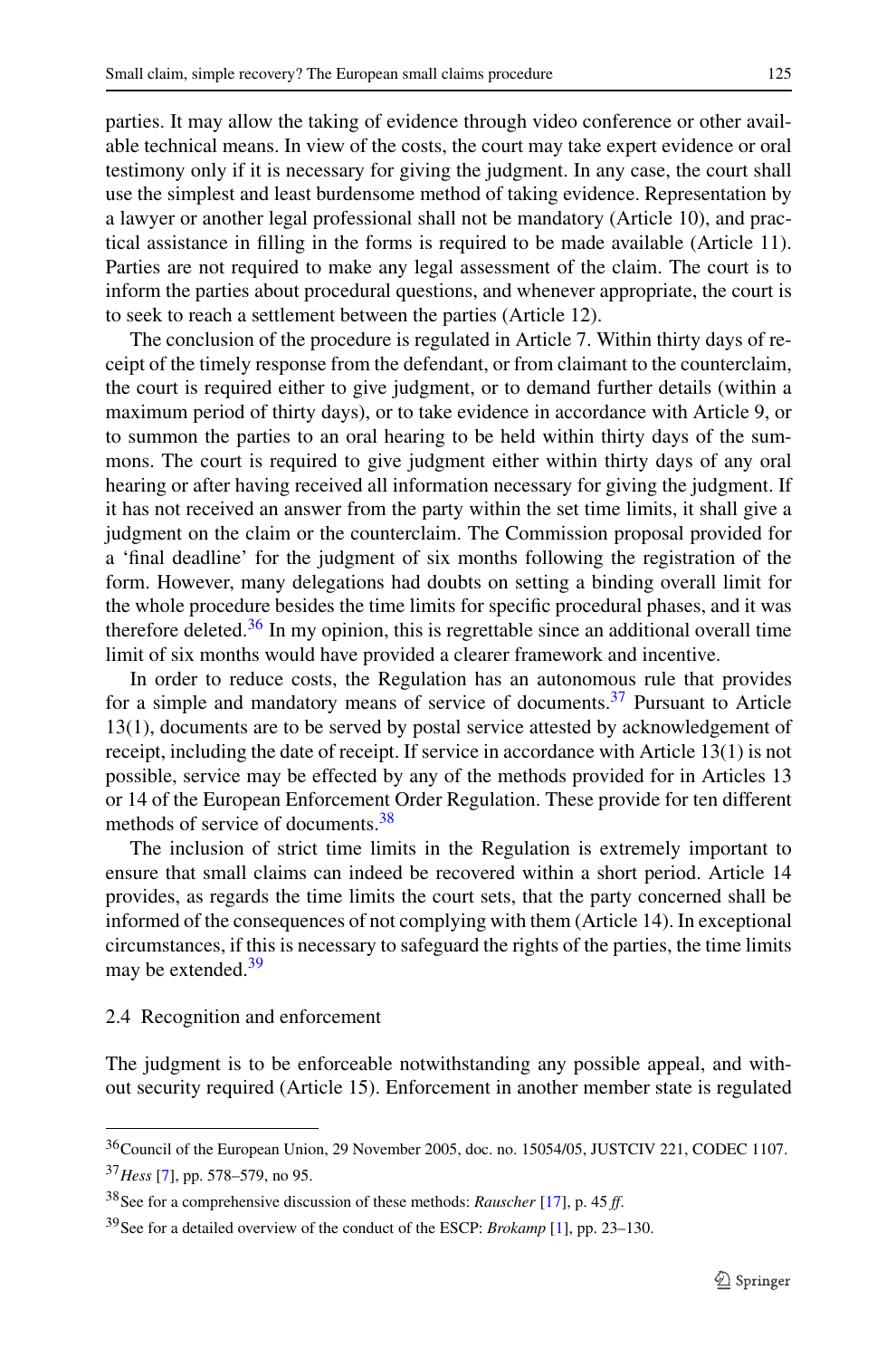by Articles 20–23, which for the most part duplicate the relevant rules of the European Enforcement Order and European Payment Procedure Order Regulations. The judgment given in a member state in the ESCP shall be recognised and enforced in another member state without the need for a declaration of enforceability or the possibility of opposing its recognition (Article 20). At the request of one of the parties a certificate concerning a judgment in the ESCP (standard form D) will be issued. The enforcement shall be governed by the law of the member state of enforcement (Article 21). The party seeking enforcement is to produce an authentic copy of the judgment, and a copy of the certificate mentioned in Article 20(2), where necessary with a translation thereof into the language of the member state of enforcement, or into another language that the member state has indicated it will accept. $40$  The only ground of refusal is irreconcilability with an earlier judgment of a European Union member state or of a third country, provided that it involves the same cause of action and that it was between the same parties (Article 22). Additional requirements are that this decision be given by the member state of enforcement or be enforceable in that member state, and that the irreconcilability could not have been raised as an objection in the member state where the judgment was given. Where a party has challenged the ESCP judgment or where such a challenge is still possible, enforcement proceedings may be limited to protective measures, or be made conditional on the provision of security, or under exceptional circumstances be stayed (Article 23).

As is the case for the European Enforcement Order and European Payment Procedure Order Regulations, possible enforcement measures have not been exhaustively regulated in the ESCP Regulation. This leaves unanswered the question of whether national enforcement measures may still play a role as well in relation to the ESCP Regulation.<sup>[41](#page-7-1)</sup>

## 2.5 Appeal and review

<span id="page-7-1"></span><span id="page-7-0"></span>A weakness of the Regulation is that it does not provide for a uniform rule on appeal. Including such a rule was regarded as undesirable in view of the substantial differences in the member states in this regard. $42$  This question was thus left to national law. According to Article 17, member states had to inform the Commission whether an appeal is available and within what time limit. $43$  It is unclear whether the procedural rules included in the Regulation apply to the appeal procedure. Article 17 only provides that Article 16 (regarding costs) applies. In this respect, it is questionable whether the appeal judgment is to be regarded as a judgment in the ESCP and qualifies as a European title that is enforceable without *exequatur*. On the one hand, this would be desirable so as not to undermine the uniform nature of the ESCP. On the other hand, this would seem somewhat peculiar since the Regulation does not pro-

<span id="page-7-3"></span><span id="page-7-2"></span><sup>40</sup>See Article 25 and the information provided on the Judicial Atlas, and Sect. [3](#page-9-1).1 below.

<sup>41</sup>See also *Hess* [[7\]](#page-13-5), p. 582, no. 106.

<sup>42</sup>Commission staff working document, Comments on the specific articles of the proposal, COM(2005) 87 final, Art. 15.

 $43$  See further Sect. [3.](#page-9-1)1 below.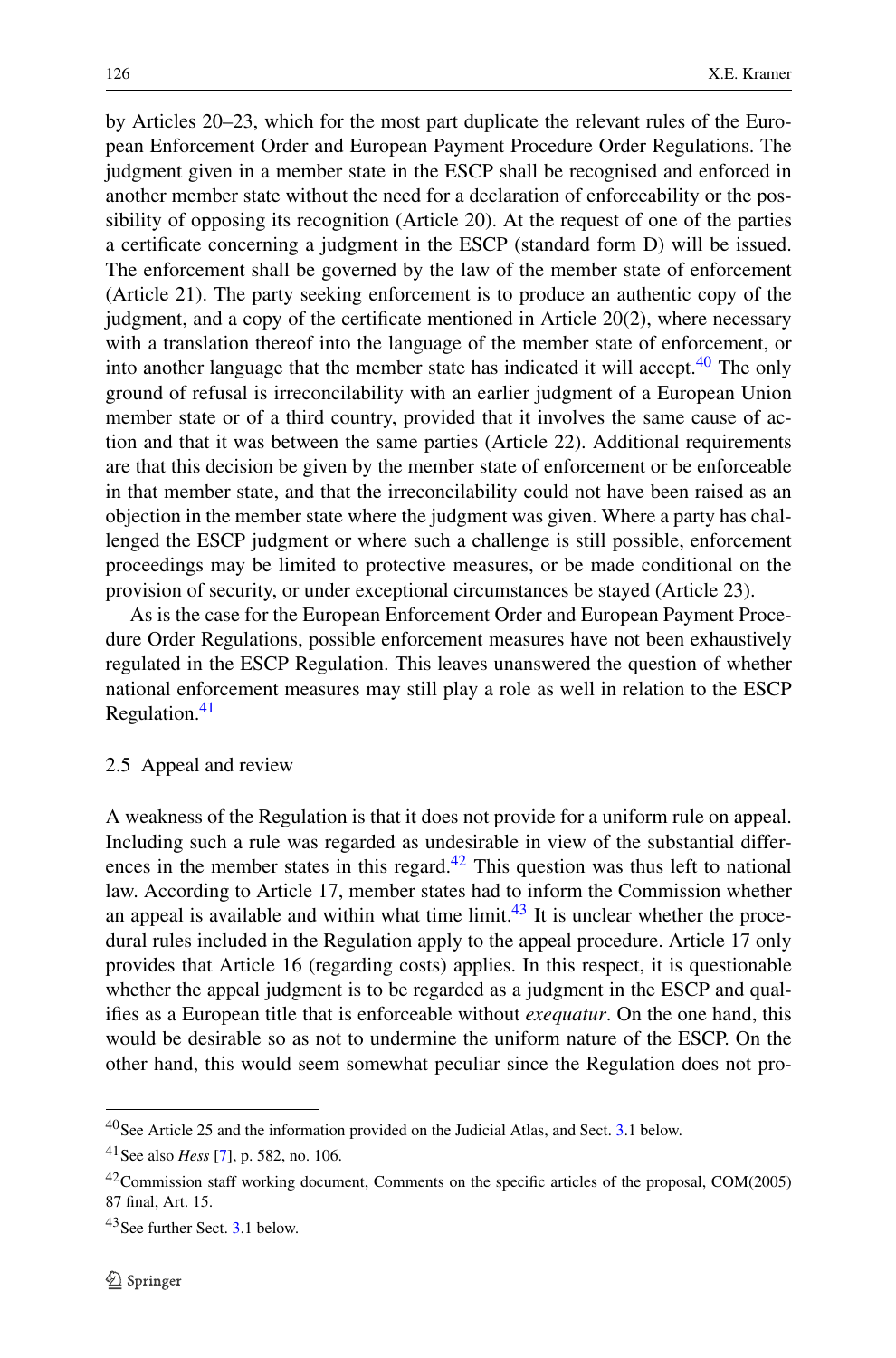vide rules for the appeal procedure, and this would mean that an in essence a national procedure would result in a European judgment.

Following the European Enforcement Order and European Payment Procedure Order Regulations, the ESCP Regulation does provide for minimum standards for review of judgments. Pursuant to Article 18, the defendant shall be entitled to apply for a review before the court with jurisdiction of the member state where judgment was given where: (a) the claim form or summons to an oral hearing were served by a method without proof of receipt by the defendant personally as provided for in Article 14 of the European Enforcement Order Regulation, and service was not effected in sufficient time to enable him to arrange for his defence without any fault on his part; or (b) the defendant was prevented from objecting to the claim by reason of *force majeure*, or due to extraordinary circumstances without any fault on his part. In both cases the defendant should act promptly. It is not clear what exactly is to be understood by 'extraordinary circumstances'. What is clear is that the defendant must not have been able to defend his case without fault on his or her part. This rule is intended to guarantee a possibility of review in situations where the defendant was not able to contest the claim, and to comply with the requirement of a fair trial guaranteed by Article 6 of the European Convention on Human Rights.<sup>44</sup>

## 2.6 Costs

Given the aim of reducing costs for small claims litigation, the rule regarding costs was the subject of some debate. Article 16 of the Regulation provides that the unsuccessful party is to bear the costs of the proceedings. The court is not, however, to award costs that were unnecessarily incurred or disproportionate to the claim. The Commission proposal provided that the unsuccessful party should bear the costs of the proceedings unless this would be unfair or unreasonable, and that when the unsuccessful party was a natural person and was not represented by a lawyer, he should not be obliged to reimburse the lawyer's fee of the other party. This was meant to encourage parties not to employ a lawyer.<sup>[45](#page-8-1)</sup> However, several delegations preferred to apply the principle that the losing party has to pay irrespective of whether he is a natural or legal person.<sup>[46](#page-8-2)</sup> The application of the criteria employed in Article 16 is not unproblematic, since national laws differ in this regard. $47$ 

<span id="page-8-3"></span><span id="page-8-2"></span><span id="page-8-1"></span><span id="page-8-0"></span>As to the costs of the proceedings the Recitals state that it should be necessary to have regard to the principles of simplicity, speed and proportionality when setting the costs of dealing with a claim under the ESCP.<sup>[48](#page-8-4)</sup> It is appropriate that details of the costs to be charged be made public, and that the means of setting any such costs are transparent. Unfortunately, the information provided by the member states does not offer much clarity on costs.

<span id="page-8-4"></span><sup>44</sup>Recital 31 ESCP.

<sup>45</sup>See Article 14 Commission proposal; Comments on the specific articles of the proposal, Art. 14.

<sup>46</sup>Council of the European Union, 21 November 2005, doc. no. 14638/05, JUSTCIV 208, CODEC 1037, 6.

<sup>47</sup>See further on the cost rule: *Brokamp* [[1\]](#page-13-1), pp. 141–148.

<sup>48</sup>Preamble no 7 ESCP.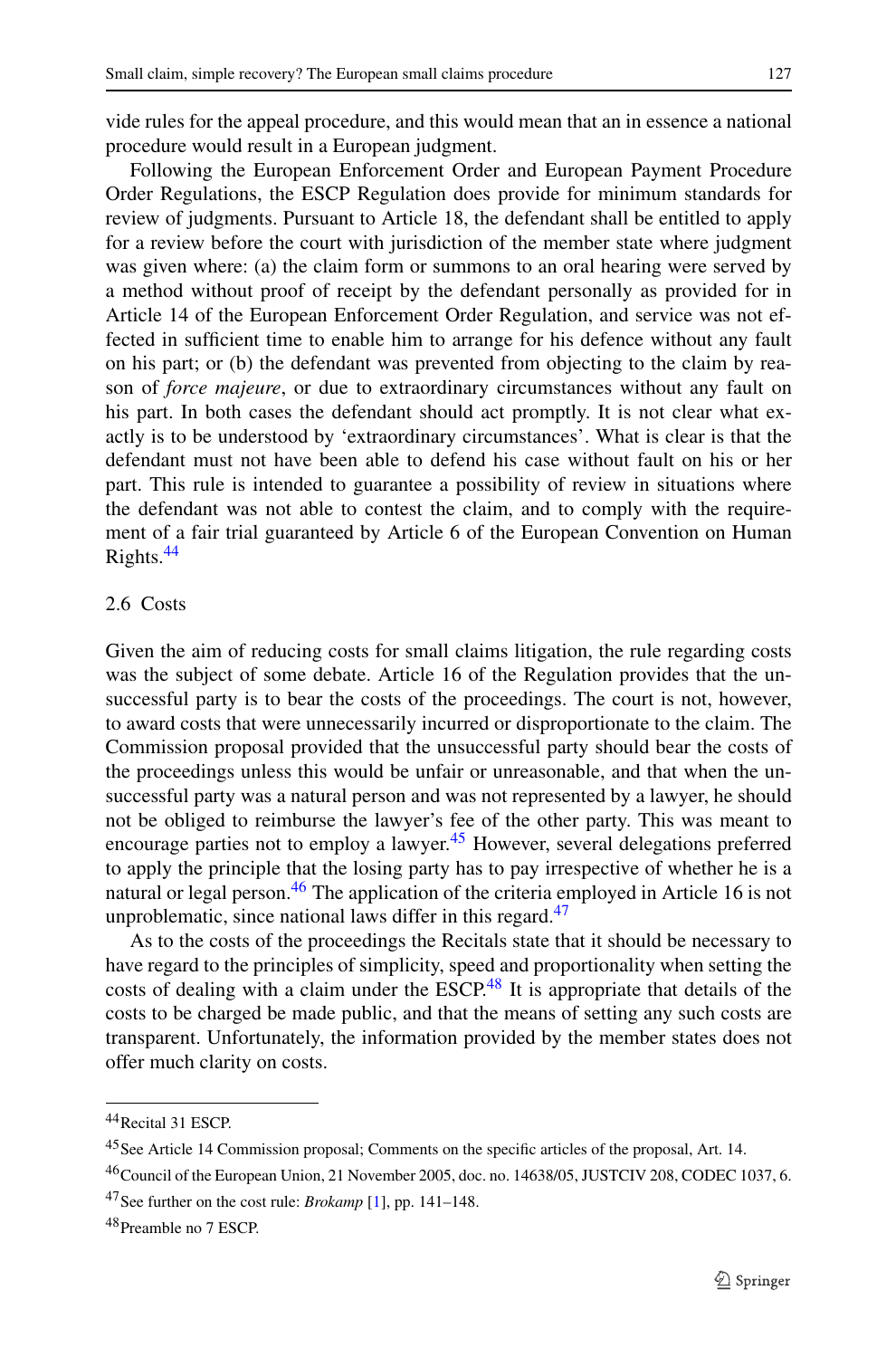#### <span id="page-9-1"></span><span id="page-9-0"></span>**3 Implementation in the member states**

3.1 Implementation requirements under Article 25

#### *3.1.1 General remarks*

The ESCP Regulation has direct binding force, and thus does not require implementation as such, but since it is not exhaustive, national procedural law will be complementary (Article 19). Article 25 further explicates five issues that had to be communicated to the Commission one year prior to its applicability, and made public by the Commission. This information concerns: (a) which courts or tribunals have jurisdiction to give a judgment in the ESCP; (b) which means of communication are accepted and available (see Article 4); (c) whether an appeal is possible, and with which court or tribunal this may be lodged; (d) which languages are accepted for the purpose of enforcement (see Article 22); and (e) which authorities have competence with respect to enforcement, and a stay or limitation thereof (see Article 23). This information has been published in the Official Journal and made available on the Judicial Atlas website. Research conducted six months after the applicability showed that the information relating to seven member states was not yet available on the website, $49$  but in the meantime it has become available.

The degree of detail as well as the content of the information provided differs substantially as between member states. Some member states have enacted extensive implementation laws. For example Germany, France and England and Wales have enacted proper implementation rules that are incorporated in the existing procedural codes.<sup>[50](#page-9-3)</sup> The Netherlands has a separate implementation Act for this purpose.<sup>[51](#page-9-4)</sup> Some other member states have made only certain *ad hoc* provisions in order to fulfill the obligation to provide the requested information. An example of such a member state is Belgium, where a small survey conducted in 2010 showed that this procedure is still unknown to the general public and to some courts. $52$ 

## <span id="page-9-2"></span>*3.1.2 The Courts having jurisdiction*

<span id="page-9-4"></span><span id="page-9-3"></span>For the courts having jurisdiction to give judgment in the ESCP, most member states simply refer to the court of first instance that is also competent for national small claims cases. This is the local court (for example, a justice of the peace or a cantonal court), the District Court, or in some instances a special small claims court. The ordinary rules of subject matter and territorial jurisdiction apply. Finland is the

<span id="page-9-5"></span><sup>49</sup>*Kramer* [[11\]](#page-14-4), p. 121.

<sup>50</sup>Germany: §1097–1109 *Zivilprozessordnung* (ZPO); France: Articles 1382–1392 *Code de procedure civile*; England and Wales: Part 78.12–78.22 of the Civil Procedure Rules (CPR), complemented by Practice Direction 78 (PD). Particularly Germany and England and Wales provide extensive rules.

<sup>51</sup>*Uitvoeringswet verordening Europese procedure voor geringe vorderingen* (including 10 articles).

<sup>52</sup>See from a Belgian perspective: *Storme* [[18\]](#page-14-5). A Belgian consumer organisation 'Test-aankoop' concluded in a survey conducted in 2010 that neither consumers nor the judiciary were familiar with this procedure, see [http://www.test-aankoop.be/klachten-en-rechtsprocedures/justitie-in-gebreke](http://www.test-aankoop.be/klachten-en-rechtsprocedures/justitie-in-gebreke-toegang-tot-het-gerecht-moet-eenvoudiger-voor-kleine-grensoverschrijdende-geschillen-s658483.htm)[toegang-tot-het-gerecht-moet-eenvoudiger-voor-kleine-grensoverschrijdende-geschillen-s658483.htm](http://www.test-aankoop.be/klachten-en-rechtsprocedures/justitie-in-gebreke-toegang-tot-het-gerecht-moet-eenvoudiger-voor-kleine-grensoverschrijdende-geschillen-s658483.htm).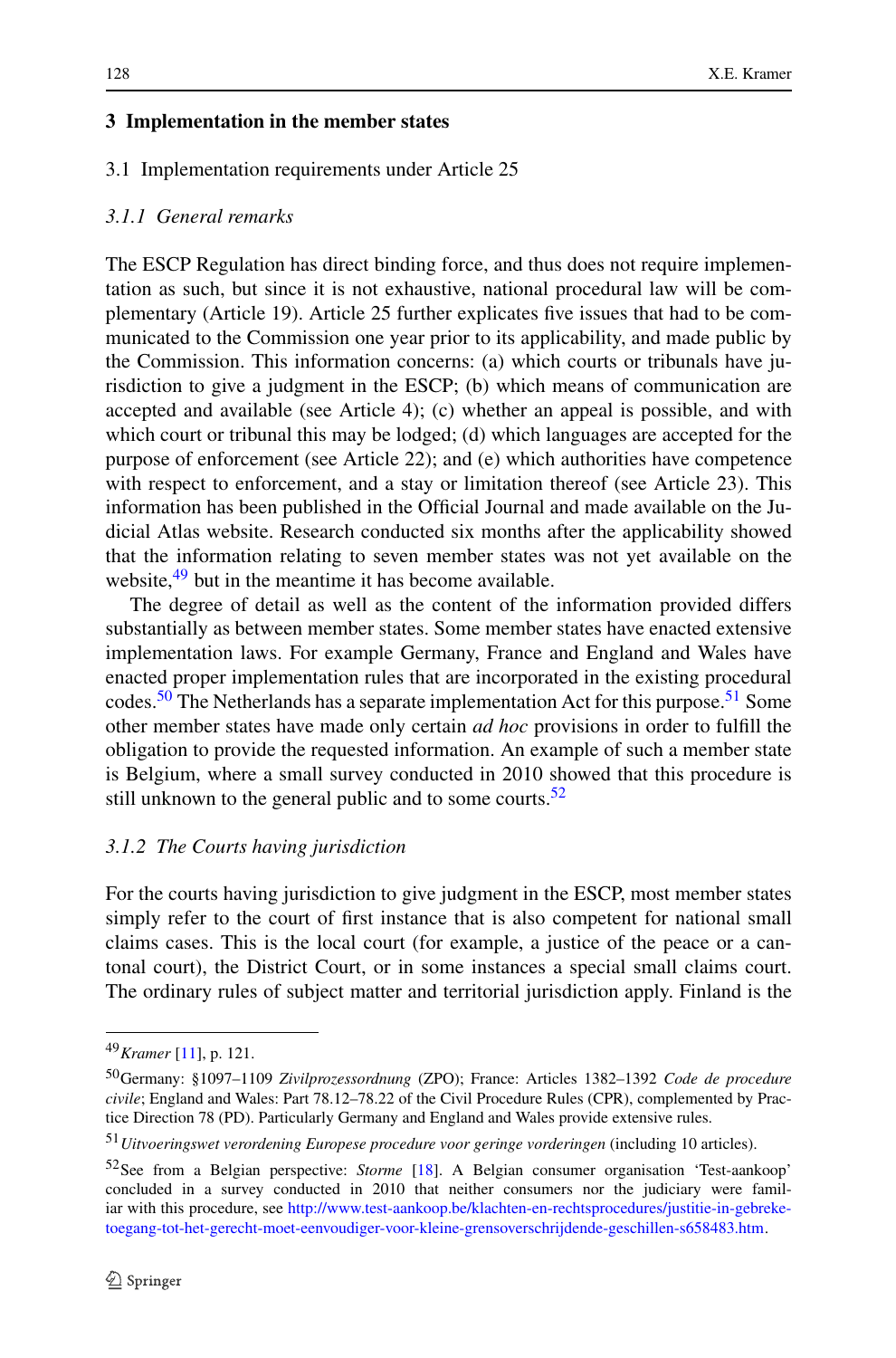only member state that provides that the District Court of Helsinki has jurisdiction. The Finnish judicial system does not depend on the size of the claim and thus no 'small claims' court exists.<sup>53</sup> In relation to the European Payment Procedure Order, the question arose whether designating a centralised court is in conformity with the Brussels I Regulation, since some of these rules also designate territorial jurisdiction within member states. $54$  However, in a communication the European Commission clarified that a centralised court for the purpose of handling the European Payment Procedure Order was allowed.<sup>[55](#page-10-2)</sup> The question is whether the same holds true for the **ESCP.** 

## *3.1.3 Acceptable means of communication*

As regards the means of communication, it is interesting to note that most member states accept only submission by (registered) postal mail, and (in most cases) direct submission to the court. Ten member states stipulate that submission by fax is possible. Eight member states indicate that it is possible (in all or some courts) to submit the claim form in electronic form.<sup>[56](#page-10-3)</sup> In this regard, most member states generally mention that the claim may be submitted by e-mail. Some member states have other specific electronic systems. For example, Austria has a web-based e-justice system in place that is known for being successful in national cases and the European Payment Procedure Order proceedings as well.

## *3.1.4 Appeals*

<span id="page-10-1"></span><span id="page-10-0"></span>Regarding the question of whether appeal against a judgment in a ESCP is possible, most member states refer to the ordinary rules on appeals. This requires further research on possible thresholds or limits under national law. In most member states, an appeal is possible, though several member states mention monetary thresholds,<sup>57</sup> or only allow further appeal or cassation.<sup>58</sup> Some member states have excluded the possibility of appeal entirely, or provide less liberal rules than in national cases.<sup>59</sup> For example, in the Netherlands the general threshold for lodging appeals is  $\epsilon$  1750, but the Dutch Implementation Act provides that an appeal from the judgment in the ESCP is excluded. The Ministry of Justice has argued that the difference between

<span id="page-10-4"></span><span id="page-10-3"></span><span id="page-10-2"></span><sup>53</sup>*Mayer/Lindemann/Haibach* [[14\]](#page-14-2), pp. 11–12 and the information available on the European Judicial Network in Civil and Commercial Matters, see [http://ec.europa.eu/civiljustice/.](http://ec.europa.eu/civiljustice/)

<span id="page-10-5"></span><sup>54</sup>Most important in this regard is Article 5(1) Brussels I, which refers to the place where the obligation has to be performed or where the delivery took place.

<span id="page-10-6"></span><sup>55</sup>Communication European Commission, 5 December 2008. See also on this issue in relation to the European Payment Procedure Order: *Van der Grinten* [\[4](#page-13-6)], p. 124.

<sup>56</sup>Czech Republic, Estonia, Cyprus, Austria, Portugal, Slovenia, Slovakia. In Germany several courts enable filing the claim form electronically. In the United Kingdom the claim form has to submitted by postal mail, but additional documents may be send by e-mail.

<sup>57</sup>As stipulated in relation to the ESCP by Bulgaria, Czech Republic, and Malta.

<sup>58</sup>Luxembourg and Greece.

<sup>59</sup>The Netherlands, Greece and France.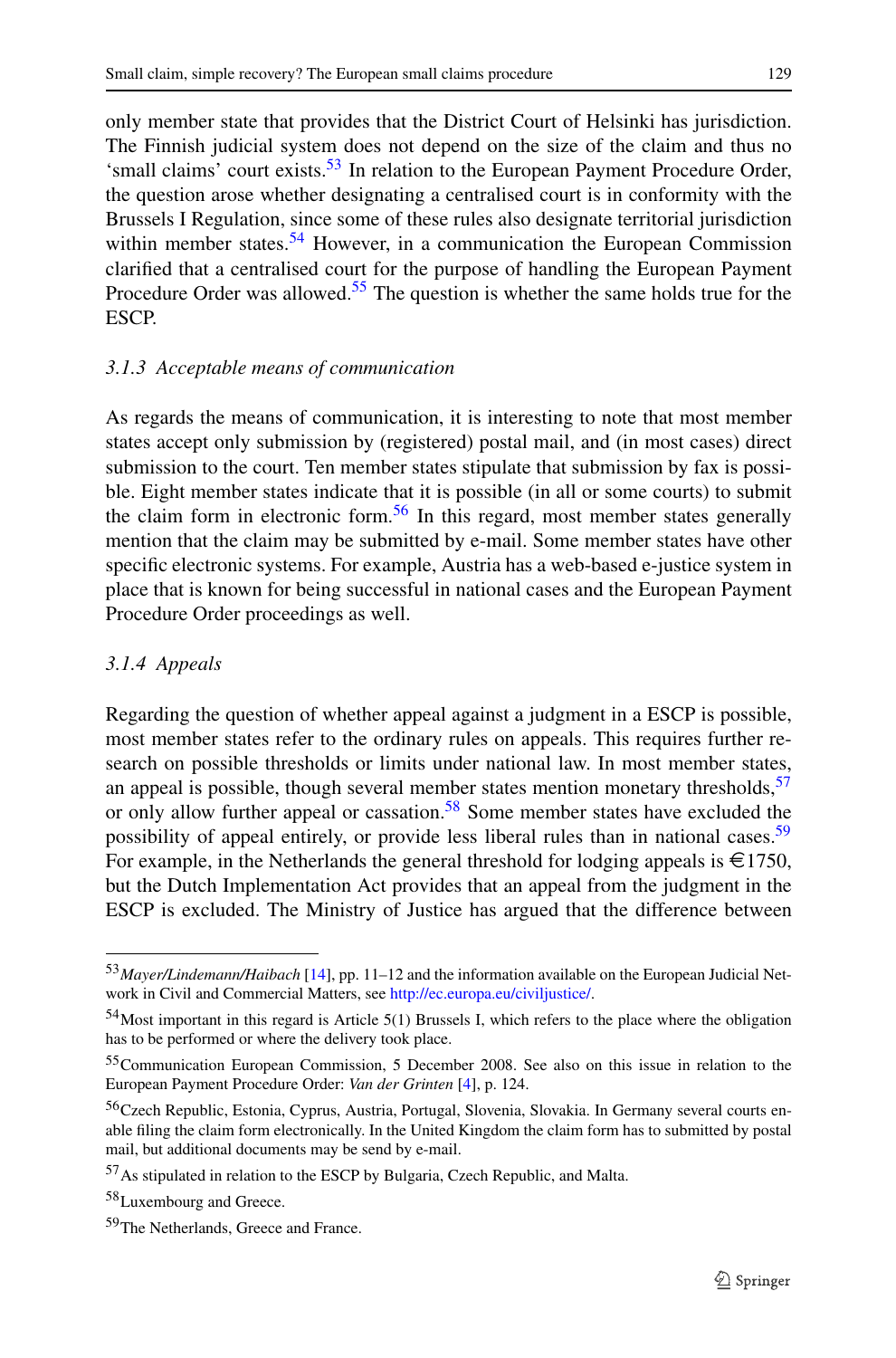ordinary Dutch procedures and the ESCP in this regard is only minor. However, since the national threshold includes costs and interests, and the ESCP threshold excludes costs and interests, the differences may be (much) bigger than  $\epsilon$ 250. This distinction has rightly been criticised in the literature. $60$ 

It may be noted that in several instances the information provided is quite brief and not very helpful for the non-specialised user due to the general reference to the competent court and lack of information on the appeal period.

## *3.1.5 Language requirements for enforcement*

As regards the acceptable languages for the purpose of enforcement under Article 21(2)(b), by far the greater number of member states accept only their official national language or languages. Several member states also accept English, or English and one other language. $61$  France is very liberal, and accepts judgments in English, German, Italian, and Spanish. This is remarkable, since France is of course not a multilingual country and not known for its linguistic skills. It may be concluded that in most cases the judgment needs translation if it is to be enforced in another member state.

## *3.1.6 Enforcement authorities*

The relevant enforcement authorities mentioned are the (public and/or private) court bailiffs, the courts or District Court having jurisdiction in the main proceedings, court executors or special enforcement officers. The authorities having competence in regard of a refusal, stay or limitation of enforcement are not always mentioned, but as far as information is provided, it is the court having jurisdiction in the ESCP in general<sup>[62](#page-11-2)</sup> or at the place of enforcement<sup>[63](#page-11-3)</sup> or to which the bailiff was appointed,<sup>[64](#page-11-4)</sup> the summary proceedings judge,  $65$  another special judge,  $66$  the enforcement authority/bailiff,  $\frac{67}{10}$  $\frac{67}{10}$  $\frac{67}{10}$  or multiple courts which have jurisdiction.  $\frac{68}{10}$  $\frac{68}{10}$  $\frac{68}{10}$  The information is in most cases not very specific; additional information may be available through the European Judicial Network.

## <span id="page-11-2"></span><span id="page-11-1"></span><span id="page-11-0"></span>3.2 Some first practical experiences: the example of the Netherlands

<span id="page-11-5"></span><span id="page-11-4"></span><span id="page-11-3"></span>In the Netherlands, the implementation of the European Small Claims Procedure has been taken up seriously by way of an Implementation Act. Judges are usually wellinformed through *ad hoc* courses and the study of literature. Two years after the

<span id="page-11-6"></span><sup>60</sup>*De Moor* [[16\]](#page-14-6), p. 505.

<span id="page-11-7"></span><sup>61</sup>Estonia (English), Cyprus (English), Malta (English), Finland (Swedish and English), Sweden (English).

<span id="page-11-8"></span><sup>62</sup>See for example Greece, Spain, and Ireland.

<sup>63</sup>Lithuania.

<sup>64</sup>Hungary.

<sup>65</sup>France.

<sup>&</sup>lt;sup>66</sup>Malta (Court of Magistrates). Lithuania refers for the question of refusal in case of irreconcilability to the Court of Appeal.

<sup>67</sup>Romania, Finland, and Sweden.

<sup>68</sup>The Netherlands, Austria, and Portugal.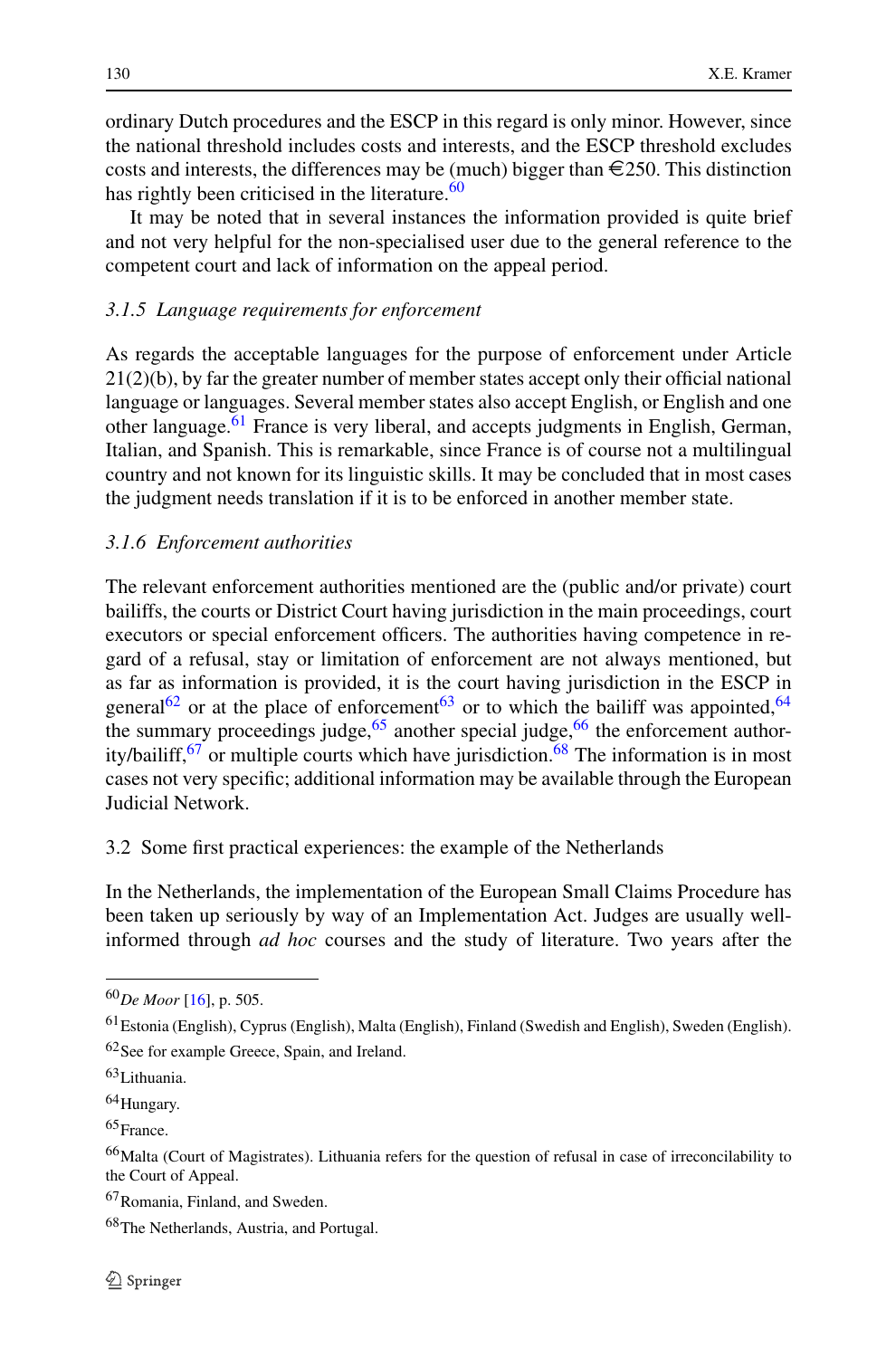Regulation entered into force, six cases have been reported.<sup>69</sup> Since only a small proportion of all judgments are actually published, $70$  this does not mean that this procedure has only been used six times, which would admittedly be somewhat disappointing. ESCP judgments have been rendered by four different courts, between the period February-December 2010. For unknown reasons, there are no published judgments available from the year 2009.

In five instances, a consumer case was involved; in three of these cases the consumer was the claimant and in the other two cases the company (in both instances a law firm claiming fees). In all three cases where the consumer was the claimant, a Dutch consumer was concerned, litigating against a foreign company.<sup>[71](#page-12-2)</sup> Since in these cases the amounts involved varied from  $\epsilon$ 99 to  $\epsilon$ 450, it would perhaps not have been worth the effort and money involved in initiating national proceedings.<sup>[72](#page-12-3)</sup> In all five cases, the claim was granted, including legal costs of up to  $\epsilon$  250. The sixth case concerned a C2C case, where goods had been sold through the internet. The duration of the proceedings varied from one and a half months up to seven months, the average length being four months. This is reasonable and in compliance with the aims of the Regulation, particularly considering that in most cases the defendant did submit an answer form.

From the evidence of these few published cases, the application of the ESCP does not seem particularly problematic.<sup>[73](#page-12-4)</sup> In the cases, the court established the applicability of the Regulation, particularly as regards the monetary limit and the cross-border nature, as well as its international jurisdiction and, where necessary, the applicable law. In one case the Latvian defendant invoked the language requirements of Article 6, but the court simply denied this defence. It reasoned that the claim form had been submitted in Dutch as the language of the court, and that the defendant had not substantiated its defence. However, Article 6 also deals with the language requirements in relation to the defendant. The ruling in the case is not clear on what language the defendant received the relevant documents in, however.

#### <span id="page-12-0"></span>**4 Some concluding remarks**

<span id="page-12-1"></span>The European Small Claims Procedure is an important step towards the establishment of a European civil procedural law and the enforcement of small claims. Generally, the rules as well as the standard forms are clear and carefully drafted. However, as

<span id="page-12-4"></span><span id="page-12-3"></span><span id="page-12-2"></span><sup>&</sup>lt;sup>69</sup>For this research case law surveys have been made, mostly using the publicly available databank of case law on [www.rechtspraak.nl.](http://www.rechtspraak.nl) In one case an interim judgment and a final judgment were rendered. The cases are: District Court Maastricht, 5 February 2010, LJN: BL5933; District Court Maastricht, 5 February 2010, LJN: BL 4324; District Court Groningen, 8 March 2010, LJN: B02532 (interim judgment) and 26 June 2010, LJN: B02533; District Court Amsterdam, 30 August 2010, LJN: B02995; District Court's-Hertogenbosch, 13 February 2010, LJN: B07878.

<sup>70</sup>*Mommers, Zwenne & Schermer* [\[15](#page-14-7)] provide research to the effect that only 1% of cases decided are published, arguing that this makes sound qualitative or even quantitative research impossible.

 $71$ The defendants were a Belgian furniture company, Deutsche Bahn and Latvian Air Baltic.

<sup>&</sup>lt;sup>72</sup>The use of standard forms is not common in the Netherlands, and proceedings would probably have taken longer and been more complicated.

 $^{73}$ The present author did incidentally receive questions from courts on the application of the ESCP.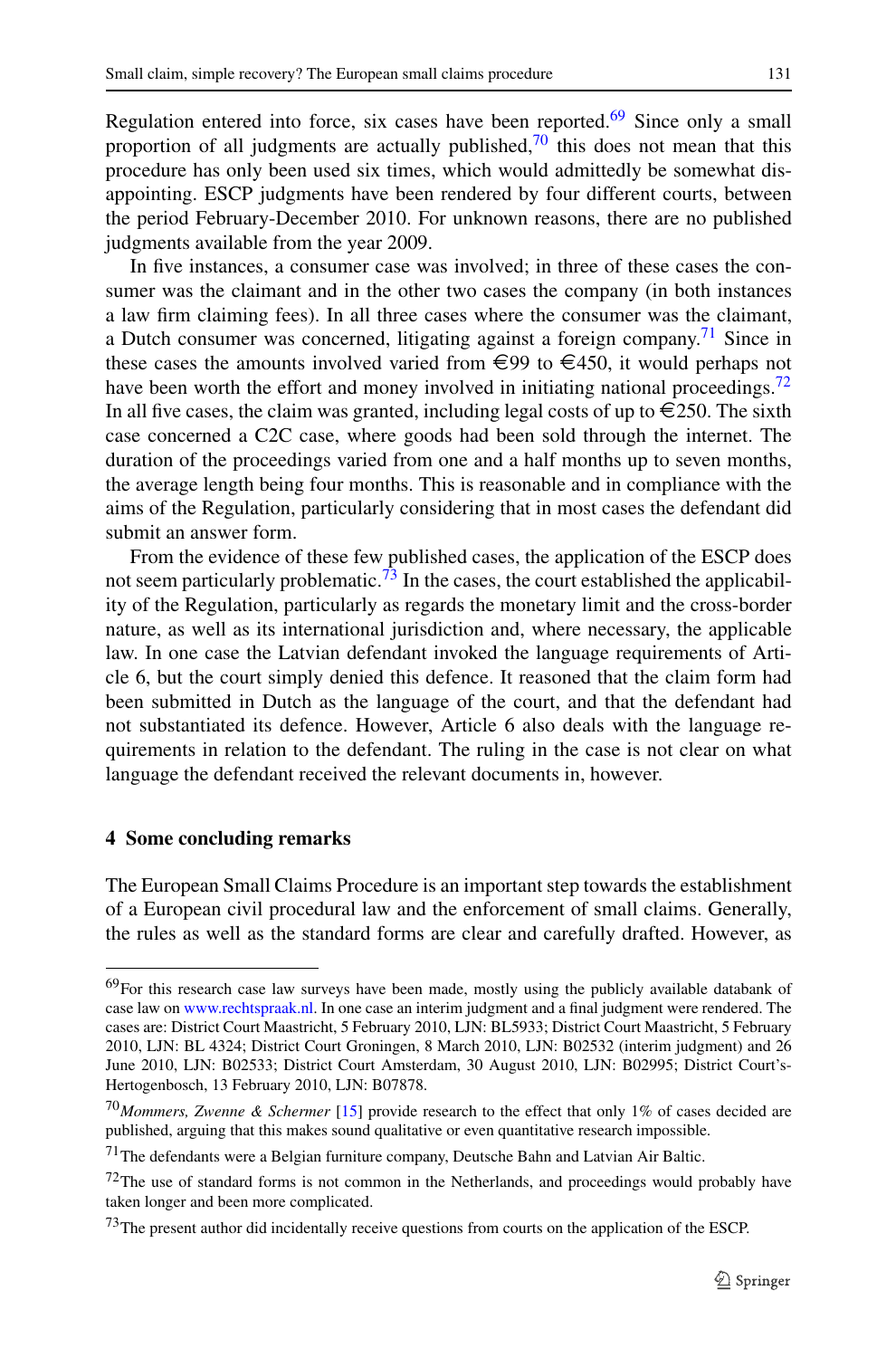explained above, an overall time limit would have been preferable, the consumer friendliness of the rules in relation to international jurisdiction may be questioned, the lack of a rule regarding appeal substantially undermines uniform application, and the minimum rules on review are unclear. Attention has been paid to horizontal coherence with, in particular, the European Enforcement Order and European Payment Procedure Order Regulations. However, this also means that some of the flaws of these Regulations are inherited. An example is the above-mentioned lack of clarity regarding the extent of the minimum rules on review. Another example is the limited regulation of enforcement, which leaves doubt as to the possibility of national enforcement measures. The implementation of the ESCP Regulation, as well as several other Regulations, deserves more serious attention from the European legislature, and from some of the member states as well. A practical hand guide would have been preferable in order to facilitate proper implementation and application.

A general criticism with which this contribution may be concluded is that the sectoral approach taken by the European legislature results in a fragmented European civil procedure that does not rely on a clear view on fundamental principles or of the future of European civil procedure.<sup>[74](#page-13-7)</sup> The co-existence of the Brussels I Regulation, the European Enforcement Order Regulation, the European Payment Procedure Order Regulation and the ESCP Regulation with the inherent differences which this involves in relation to, amongst other matters, the enforcement and service of documents, does not contribute to a transparent European civil procedure. This calls for a fundamental rethinking of European civil procedure.<sup>75</sup>

<span id="page-13-4"></span><span id="page-13-3"></span><span id="page-13-1"></span>**Open Access** This article is distributed under the terms of the Creative Commons Attribution Noncommercial License which permits any noncommercial use, distribution, and reproduction in any medium, provided the original author(s) and source are credited.

## <span id="page-13-9"></span><span id="page-13-6"></span>**References**

- 1. Brokamp, A.: Das Europäische Verfahren für geringfügige Forderungen. Mohr Siebeck, Tübingen (2008)
- <span id="page-13-0"></span>2. Erauw, J., Storme, H.: Beginselen van Belgisch privaatrecht. In: XVII. Internationaal Privaatrecht, Deventer. Kluwer, Dordrecht (2009)
- <span id="page-13-5"></span><span id="page-13-2"></span>3. Fiorini, F.: Facilitating cross-border debt recovery—the European payment order and the small claims regulations. Int. Comp. Law Q. **57**, 449–465 (2008)
- 4. van der Grinten, P.M.M.: De inbedding van de Europese betalingsbevelprocedure in het Nederlandse burgerlijk procesrecht: een leerzaam proces. In: Polak, M.V. (ed.) Inbedding van Europese Procesrechtelijke Normen in de Nederlandse Rechtsorde, pp. 109–128. Ars Aequi Libri, Nijmegen (2010)
- <span id="page-13-7"></span>5. van der Grinten, P.M.M.: Challenges for the creation of a European law of civil procedure. Available at <http://ssrn.com/abstract=1392006> (2009)
- <span id="page-13-8"></span>6. Haibach, G.: The commission proposal for a regulation establishing a European small claims procedure: an analysis. Eur. Rev. Priv. Law, 593–601 (2005)
- 7. Hess, B.: Europäsches Zivilprozessrecht. Ein Lehrbuch. C.F. Müller Verlag, Heidelberg (2010)
- 8. Hess, B., Bittmann, D.: Die Verordnungen zur Einführung eines Europäischen Mahnverfahrens und eines Europäischen Verfahrens für geringfügige Forderungen—ein substantieller Integrationsschritt im Europäischen Zivilprozessrecht. Prax. Int. Priv. Verfah., 305–314 (2008)

<sup>74</sup>See also *Kramer* [[10\]](#page-14-8), pp. 276–282.

<sup>75</sup>See for valuable contributions to this debate *inter alia*: *Van der Grinten* [\[5](#page-13-9)]; *Tulibacka* [[19\]](#page-14-9); various contributions in *Kramer & Van Rhee* [\[13](#page-14-10)].